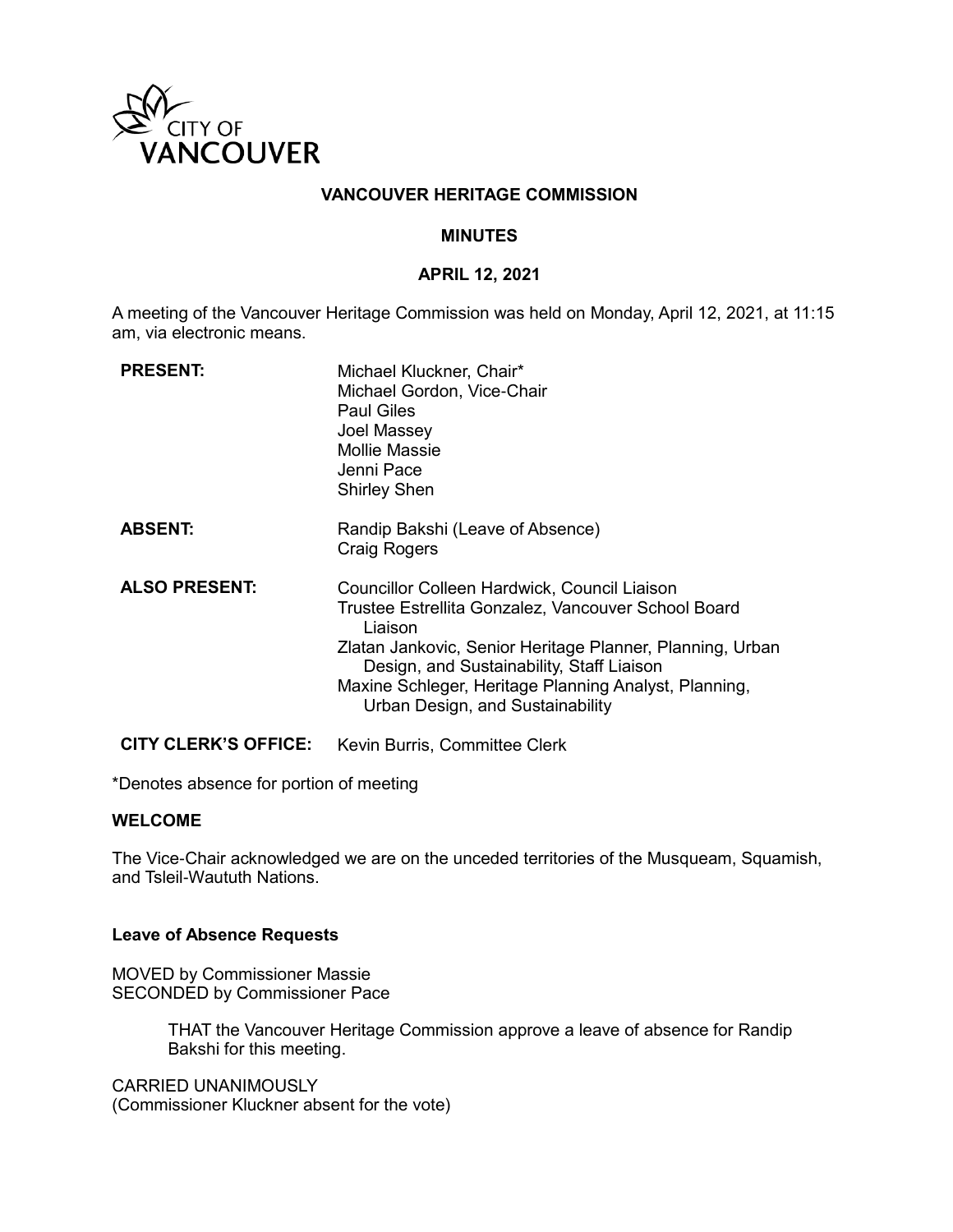# **Approval of Minutes**

MOVED by Commissioner Shen SECONDED by Commissioner Massie

> THAT the Vancouver Heritage Commission approve the Minutes from the meeting of Monday, March 15, 2021, as circulated.

CARRIED UNANIMOUSLY (Commissioner Kluckner absent for the vote)

### **1. 1837 East 11th Avenue and 2631 Victoria Drive – Karme Residence VHR (B), (M) RZ-2020-00051**

Staff:

• Kent MacDougall, Rezoning Planner

Applicants:

- Donald Luxton, Donald Luxton & Associates
- Stanley Hsu, RWA
- Sheridan MacRae, Metric Architecture

Staff and Applicants delivered a presentation and subsequently responded to questions and comments.

MOVED by Commissioner Shen SECONDED by Commissioner Pace

### WHEREAS

- 1. The proposal to relocate and rehabilitate the Karme Residence was reviewed by the Vancouver Heritage Commission in April 2018, and was approved in principle; and
- 2. A new proposal has been received that will put overall less density on the site, however, the massing directly South of the heritage building has increased from five to six storeys, potentially increasing shadowing.

# THEREFORE BE IT RESOLVED

THAT the Vancouver Heritage Commission supports the new proposal as presented, with the following proviso: that there be design development to reduce the impact of the proximity of the massing of the new building, and to show an appropriate relationship with the heritage context.

# CARRIED UNANIMOUSLY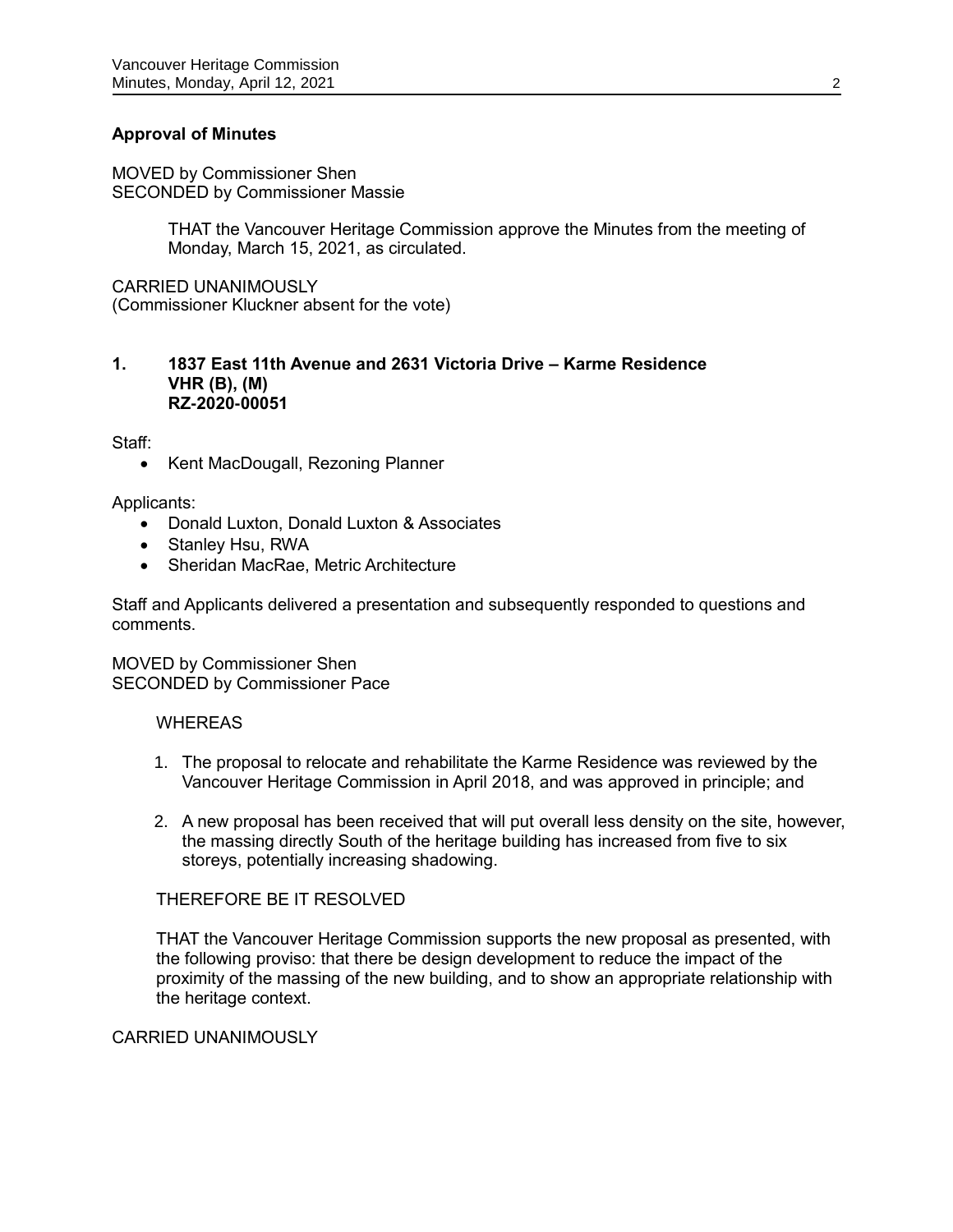# **2. Chinatown Cultural Heritage Assets Management Plan Update**

Helen Ma, Senior Planner, and Baldwin Wong, Senior Social Planner, delivered a presentation and subsequently responded to questions and comments.

# **3. Statement of Significance and Vancouver Heritage Register Subcommittee Report**

Maxine Schleger, Heritage Planning Analyst, presented the report from the last Statement of Significance Subcommittee meeting, and subsequently responded to questions and comments.

MOVED by Michael Gordon SECONDED Mollie Massie

> THAT the Vancouver Heritage Commission support adding 852 Seymour Street to the Vancouver Heritage Register as a B-listing and that the VHR Evaluation be referred back to staff to complete the necessary revisions;

FURTHER THAT the Commission request that the Statements of Significance for 852 Seymour Street – Great War Veterans' Association Building, and 3057 W 39th Ave – More Residence, be referred back to the consultants for revisions;

AND FURTHER THAT the SoS Subcommittee view the SoS for 852 Seymour St. a second time to ensure LGBTQ2S+ history of the building has been sufficiently reflected in the SoS.

CARRIED UNANIMOUSLY

# **4. New Business**

Michael Kluckner provided an update on the Con Jones Building, 20–26 East Hasting Street.

MOVED by Mollie Massie SECONDED by Michael Gordon

**WHEREAS** 

- 1. The Con Jones Building, also known as the Only Sea Foods Building, is a two-storey masonry structure built in 1911 and a "C" on the Vancouver Heritage Register; and
- 2. Con Jones, an Australian immigrant, was a significant figure in the City's business and sporting history; and
- 3. The Only Sea Food Restaurant, originally opened as the Vancouver Oyster Saloon in 1915, represented the contribution of Greek immigrants to the city's restaurant landscape (prior to the 1960s) and was under Asian ownership until the restaurant closed in 2009; and
- 4. The Only's neon sign, an iconic piece of sign-making art, still exists and could be restored; and